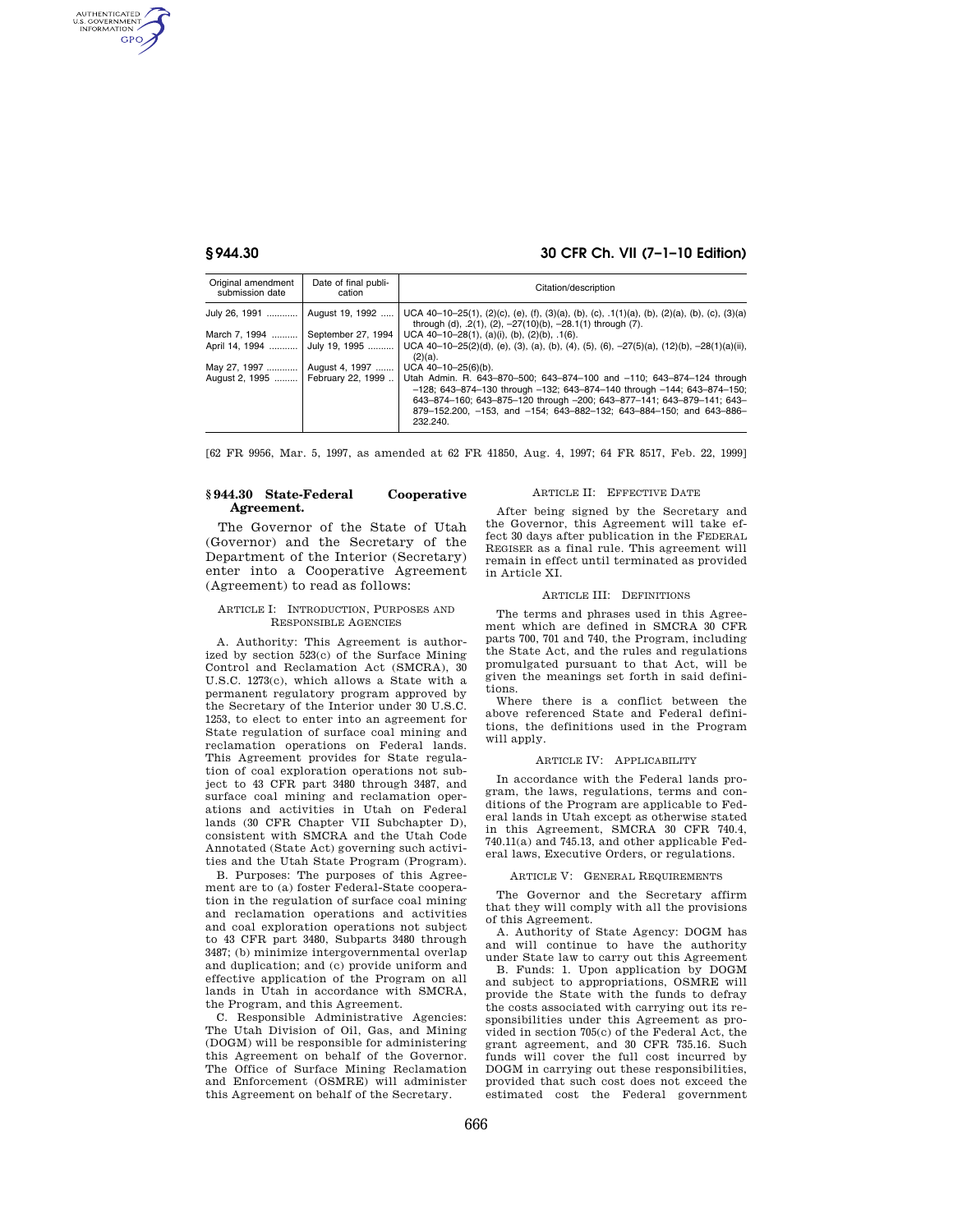## **Surface Mining Reclamation and Enforcement, Interior § 944.30**

would have expended on such responsibilities in the absence of this Agreement; and provided that such State-incurred cost per permitted acre of Federal lands does not exceed the per permitted area costs for similar administration and enforcement activities of the Program on non-Federal and non-Indian lands during the same time period.

2. The ratio or cost split of Federal to non-Federal dollars allocated under the cooperative agreement will be determined by OSMRE and DOGM based on the projected costs for regulation of mines within Federal lands, in consideration of the relative amounts of Federal and non-Federal land involved. The designation of mines, based on Federal and non-federal land, will be prepared by DOGM and submitted to OSMRE's Albuquerque Field Office. OSMRE's Albuquerque Field Office and OSMRE's Western Field Operations office will work with DOGM to estimate the amount the Federal government would have expended for regulation of Federal lands in Utah in the absence of this Agreement.

3. OSMRE and the State will discuss the OSMRE Federal lands cost estimate, the DOGM-prepared list of acres by mine, and the State's overall cost estimate. After resolution of any issues, DOGM will submit its grant application to OSMRE's Albuquerque Field Office. The Federal lands/non-Federal lands ratio will be applied to the final eligible total State expenditures to arrive at the total Federal reimbursement due the State. Assuming timely submission, this ratio or cost split will be agreed upon by July of the year preceding the applicable fiscal year in order to enable the State to budget funds for the Program.

The State may use the existing year's budget totals, adjusted for inflation and workload considerations in estimating the regulatory costs for the following grant year. OSMRE will notify DOGM as soon as possible if such projections are unrealistic.

4. If DOGM applies for a grant but sufficient funds have not been appropriated to OSMRE, OSMRE and DOGM will promptly meet to decide on appropriate measures that will insure that mining operations on Federal lands in Utah are regulated in accordance with the Program.

5. Funds provided to the DOGM under this Agreement will be adjusted in accordance with Office of Management and Budget Circular A–102, Attachment E.

C. Reports and Records: DOGM will make annual reports to OSMRE containing information with respect to compliance with the terms of this Agreement pursuant to 30 CFR 745.12(d). DOGM and OSMRE will exchange, upon request, except where prohibited by Federal or State law, information developed under this Agreement.

OSMRE will provide DOGM with a copy of any final evaluation report prepared concerning State administration and enforcement of this Agreement. DOGM comments on the report will be appended before transmission to the Congress or other interested parties.

D. Personnel: DOGM will maintain the necessary personnel to fully implement this Agreement in accordance with the provisions of SMCRA the Federal lands program, and the Program.

E. Equipment and Laboratories: DOGM will assure itself access to equipment, laboratories, and facilities with which all inspections, investigations, studies, tests, and analyses can be performed which are necessary to carry out the requirements of the Agreement.

F. Permit Application Fees and Civil Penalties: The amount of the fee accompanying an application for a permit for operations on Federal lands in Utah will be determined in accordance with 40–10–6(5), Utah Code Annotated 1953 as amended and UMC/SMC 771.25 of the State regulations, and the applicable provisions of the Program and Federal law. All permit fees and civil penalty fines collected from operations on Federal lands will be retained by the State and will be deposited with the State Treasurer. Permit fees will be considered program income. Civil penalty fines will not be considered program income and will be deposited in an account for use in reclaiming abandoned mine sites. The financial status report submitted pursuant to 30 CFR 735.26 will include a report of the amount of fees collected during the State's prior fiscal year.

#### ARTICLE VI: REVIEW OF PERMIT APPLICATION PACKAGE

A. Submission of Permit Application Package: DOGM and the Secretary require an applicant proposing to conduct surface coal mining and reclamation operations and activities on Federal lands to submit a permit application package (PAP) in an appropriate number of copies to DOGM. DOGM will furnish OSMRE and other Federal agencies with an appropriate number of copies of the PAP. The PAP will be in the form required by DOGM and will include any supplemental information required by OSMRE and the Federal land management agency. Where section  $522(e)(3)$  of SMCRA applies, DOGM will work with the agency with jurisdiction over the publicly owned park, including units of the National Park System, or historic property included in the National Register of Historic Places (NRHP) to determine what supplemental information will be required.

At a minimum, the PAP will satisfy the requirements of 30 CFR part 740 and include the information necessary for DOGM to make a determination of compliance with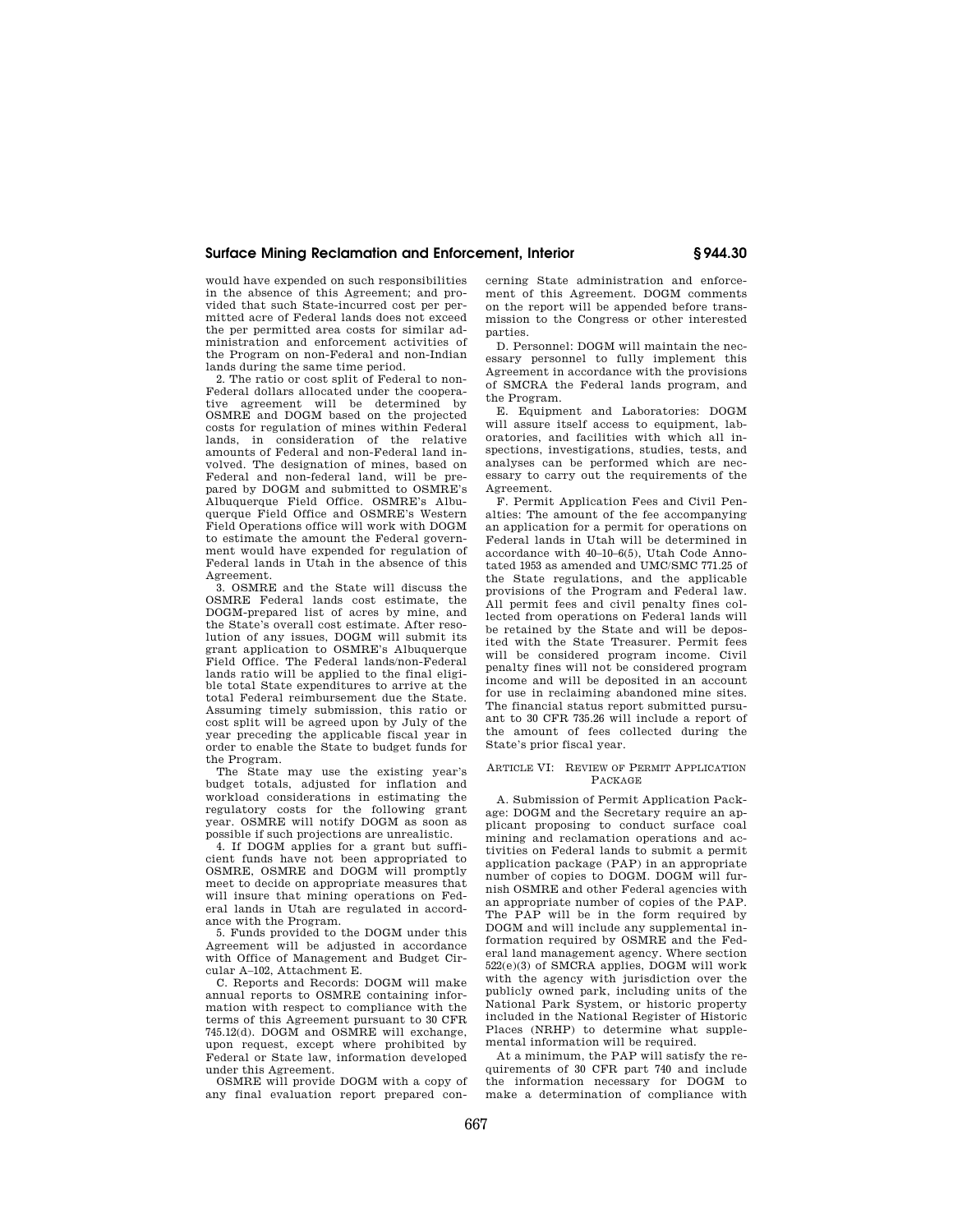the Program and for OSMRE and the appropriate Federal agencies to make determinations of compliance with applicable requirements of SMCRA, the Federal lands program, and other Federal laws, Executive Orders, and regulations for which they are responsible.

B. Review Procedures Where There is No Leased Federal Coal Involved: 1. DOGM will assume the responsibilities for review of permit applications where there is no leased Federal coal to the extent authorized in 30 CFR 740.4(c)  $(1)$ ,  $(2)$ ,  $(4)$ ,  $(6)$  and  $(7)$ . In addition to consultation with the Federal land management agency pursuant to 30 CFR 740.4  $(c)(2)$ , DOGM will be responsible for obtaining, except for non-significant revisions or amendments, the comments and determinations of other Federal agencies with jurisdiction or responsibility over Federal lands affected by the operations proposed in the PAP. DOGM will request such Federal agencies to furnish their findings or any requests for additional information to DOGM within 45 calendar days of the date of receipt of the PAP. OSMRE will assist DOGM in obtaining this information, upon request.

Responsibilities and decisions which can be delegated to DOGM under other applicable Federal laws may be specified in working agreements between OSMRE and the State, with the concurrence of any Federal agency involved, and without amendment to this agreement.

2. DOGM will assume primary responsibility for the analysis, review and approval or disapproval of the permit application component of the PAP required by 30 CFR 740.13 for surface coal mining and reclamation operations and activities in Utah on Federal lands not requiring a mining plan pursuant to the Mineral Leasing Act (MLA). DOGM will review the PAP for compliance with the Program and State Act and regulations. DOGM will be the primary point of contact for applicants regarding decisions on the PAP and will be responsible for informing the applicant of determinations.

3. The Secretary will make his non-delegable determinations under SMCRA, some of which have been delegated to OSMRE.

4. OSMRE and DOGM will coordinate with each other during the review process as needed. OSMRE will provide technical assistance to DOGM when requested, if available resources allow. DOGM will keep OSMRE informed of findings made during the review process which bear on the responsibilities of OSMRE or other Federal agencies. OSMRE may provide assistance to DOGM in resolving conflicts with Federal land management agencies. OSMRE will be responsible for ensuring that any information OSMRE receives from an applicant is promptly sent to DOGM. OSMRE will have access to DOGM files concerning operations on Federal lands. OSMRE will send to DOGM copies of all re-

**§ 944.30 30 CFR Ch. VII (7–1–10 Edition)** 

sulting correspondence between OSMRE and the applicant that may have a bearing on decisions regarding the PAP. The Secretary reserves the right to act independently of DOGM to carry out his responsibilities under laws other than SMCRA.

5. DOGM will make a decision on approval or disapproval of the permit on Federal lands.

(a) Any permit issued by DOGM will incorporate any terms or conditions imposed by the Federal land management agency, including conditions relating to post-mining land use, and will be conditioned on compliance with the requirements of the Federal land management agency. In the case that VER is determined to exist on Federal lands under section 522(e)(3) of SMCRA where the proposed operation will adversely affect a unit of the National Park System (NPS), DOGM will work with the NPS to develop mutually agreed upon terms and conditions for incorporation into the permit to mitigate environmental impact as set forth under Article X of this agreement.

(b) The permit will include terms and conditions required by other applicable Federal laws and regulations.

(c) After making its decision on the PAP, DOGM will send a notice to the applicant, OSMRE, the Federal land management agency, and any agency with jurisdiction over a publicly owned park or historic property included in the NRHP which would be affected by a design under section 522(e)(3) of SMCRA. A copy of the permit and written findings will be submitted to OSMRE if requested.

C. Review Procedures Where Leased Federal Coal is Involved: 1. DOGM will assume the responsibilities listed in 30 CFR 740.4(c) (1), (2), (3), (4), (6) and (7), to the extent authorized.

In accordance with 30 CFR 740.4(c)(1), DOGM will assume primary responsibility for the analysis, review and approval or disapproval of the permit application component of the PAP for surface coal mining and reclamation operations and activities in Utah where a mining plan is required. OSMRE will, at the request of the State, assist to the extent possible in this analysis and review.

The Secretary will concurrently carry out his responsibilities that cannot be delegated to DOGM under the Federal lands program, MLA, the National Environmental Policy Act (NEPA), this Agreement, and other applicable Federal laws. The Secretary will carry out these responsibilities in a timely manner and will avoid, to the extent possible, duplication of the responsibilities of the State as set forth in this Agreement and the Program. The Secretary will consider the information in the PAP and, where appropriate, make decisions required by SMCRA, MLA, NEPA, and other Federal laws.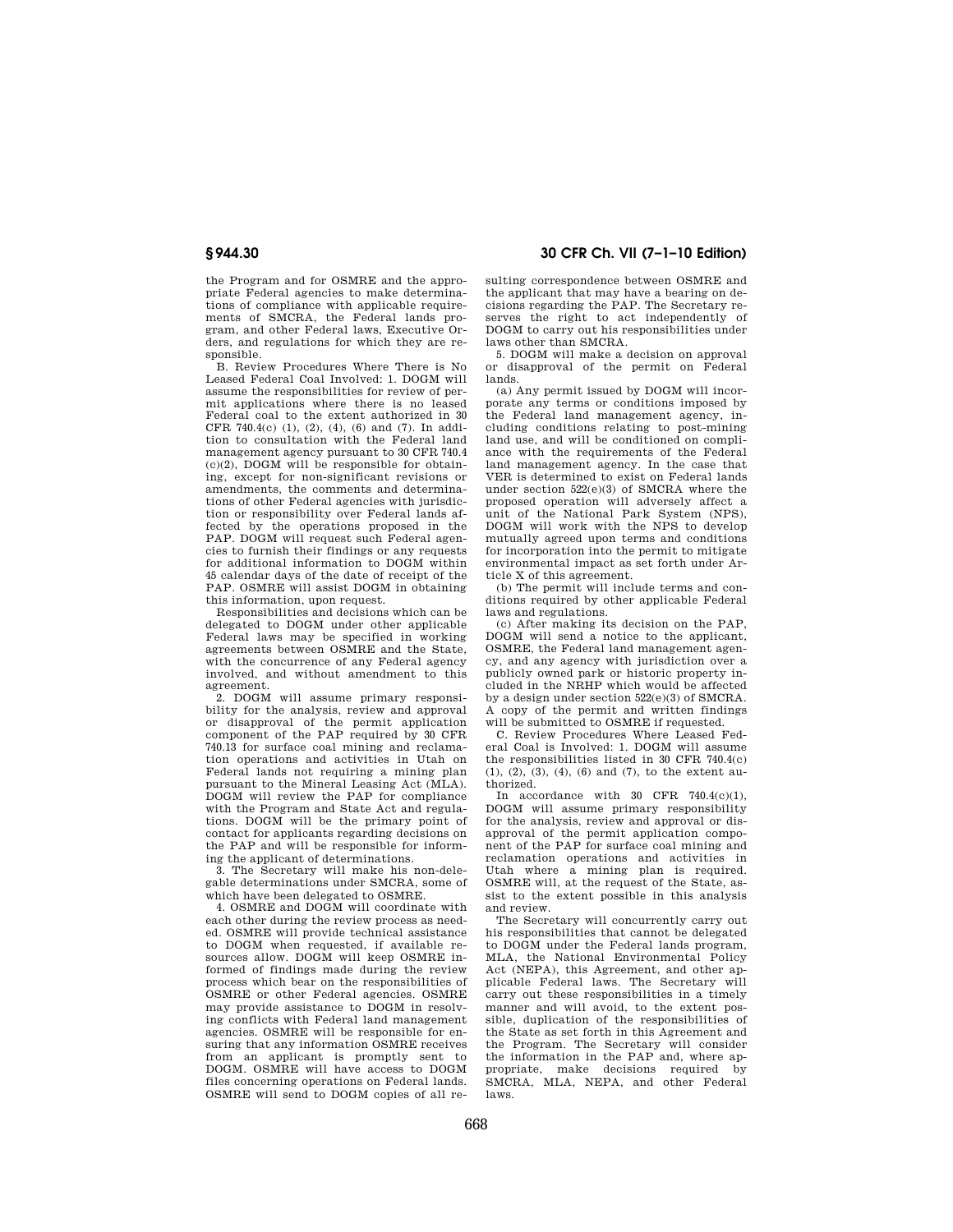## **Surface Mining Reclamation and Enforcement, Interior § 944.30**

Responsibilities and decisions which can be delegated to the State under other applicable Federal laws may be specified in working agreements between OSMRE, and DOGM, with concurrence of any Federal agency involved, and without amendment to this Agreement.

2. DOGM will be the primary point of contact for applicants regarding the review of the PAP for compliance with the Program and State law and regulations. On matters concerned exclusively with regulations under 43 CFR part 3480, Subparts 3480 through 3847, the Bureau of Land Management (BLM) will be the primary contact with the applicant. DOGM will send to OSMRE copies of any correspondence with the applicant and any information received from the applicant regarding the PAP. OSMRE will send to DOGM copies of all OSMRE correspondence with the applicant which may have a bearing on the PAP. As a matter of practice, OSMRE will not independently initiate contacts with applicants regarding completeness or deficiencies of the PAP with respect to matters covered by the Program.

BLM will inform DOGM of its actions and provide DOGM with a copy of documentation on all decisions. DOGM will be responsible for informing the applicant of all joint State-Federal determinations. Where necessary to make the determination to recommend that the Secretary approve the mining plan, OSMRE will consult with and obtain the concurrences of the BLM, the Federal land management agency and other Federal agencies as required.

The Secretary reserves the right to act independently of DOGM to carry out his responsibilities under laws other than SMCRA or provisions of SMCRA not covered by the Program, and in instances of disagreement over SMCRA and the Federal lands program.

DOGM will to the extent authorized, consult with the Federal land management agency and BLM pursuant to 30 CFR 740.4(c) (2) and (3), respectively. DOGM will also be responsible for obtaining the comments and determinations of other Federal agencies with jurisdiction or responsibility over Federal lands affected by the operations proposed in the PAP. DOGM will request all Federal agencies to furnish their findings or any requests for additional information to DOGM within 45 days of the date of receipt of the PAP. OSMRE will assist DOGM in obtaining this information, upon request of DOGM.

3. DOGM will be responsible for approval and release of performance bonds under 30 CFR  $740.4(c)(4)$ , and for review and approval of exploration operations not subject to 43 CFR part 3480, under 30 CFR 740.4(c)(6).

DOGM will prepare documentation to comply with the requirements of NEPA under 30 CFR 740.4(c)(7); however, OSMRE will retain the responsibility for the exceptions in 30 CFR 740.4(c)(7)(i)–(vii).

OSMRE will assist DOGM in carrying out DOGM's responsibilities by:

(a) Coordinating resolution of conflicts and difficulties between DOGM and other Federal agencies in a timely manner.

(b) Assisting in scheduling joint meetings, upon request, between State and Federal agencies.

(c) Where OSMRE is assisting DOGM in reviewing the PAP, furnishing to DOGM the work product within 50 calendar days of receipt of the State's request for such assistance, unless a different time is agreed upon by OSMRE and DOGM.

(d) Exercising its responsibilities in a timely manner, governed to the extent possible by the deadlines established in the Program.

(e) Assuming all responsibility for ensuring compliance with any Federal lessee protection board requirement.

4. Review of the PAP: (a) OSMRE and DOGM will coordinate with each other during the review process as needed. DOGM will keep OSMRE informed of findings made during the review process which bear on the responsibilities of OSMRE or other Federal agencies. OSMRE will ensure that any information OSMRE receives which has a bearing on decisions regarding the PAP is promptly sent to DOGM.

(b) DOGM will review the PAP for compliance with the Program and State law and regulations.

(c) OSMRE will review the operation and reclamation plan portion of the permit application, and any other appropriate portions of the PAP, for compliance with the non-delegable responsibilities of SMCRA and for compliance with the requirements of other Federal laws and regulations.

(d) OSMRE and DOGM will develop a work plan and schedule for PAP review and each will identify a person as the project leader. The project leaders will serve as the primary points of contact between OSMRE and DOGM throughout the review process. Not later than 50 days after receipt of the PAP, unless a different time is agreed upon, OSMRE will furnish DOGM with its review comments on the PAP and specify any requirements for additional data. To the extent practicable, DOGM will provide OSMRE all available information that may aid OSMRE in preparing any findings.

(e) DOGM will prepare a State decision package, including written findings and supporting documentation, indicating whether the PAP is in compliance with the Program. The review and finalization of the State decision package will be conducted in accordance with procedures for processing PAPs agreed upon by DOGM and OSMRE.

(f) DOGM may make a decision on approval or disapproval of the permit on Federal lands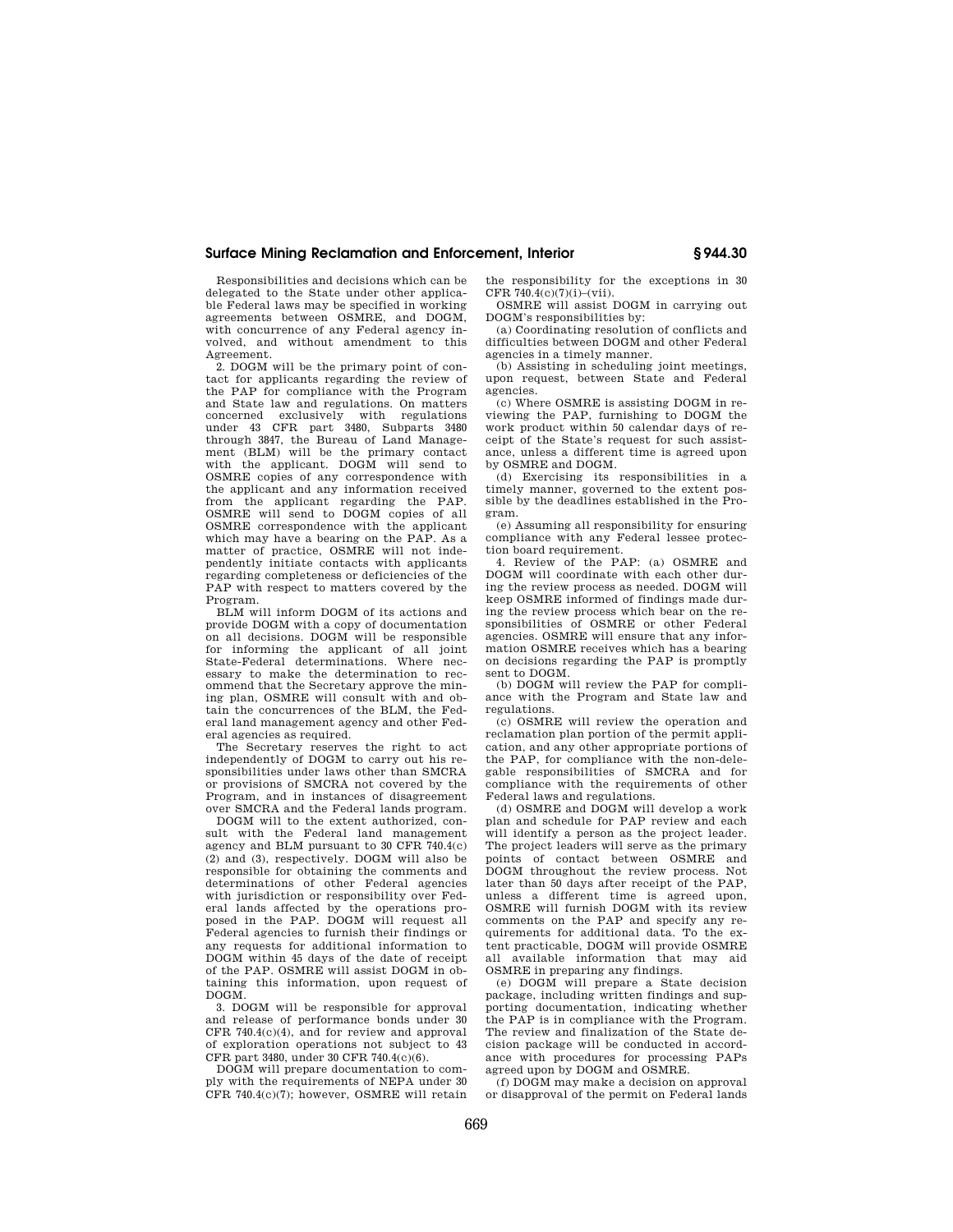in accordance with the Program prior to the necessary Secretarial decision on the mining plan, provided that DOGM advises the operator in the permit that Secretarial approval of the mining plan must be obtained before the operator may conduct coal development or mining operations on the Federal lease. DOGM will reserve the right to amend or rescind any requirements of the permit to conform with any terms or conditions imposed by the Secretary in the approval of the mining plan.

 $(g)$  The permit will include, as applicable, terms and conditions required by the lease issued pursuant to the MLA and by any other applicable Federal laws and regulations, including conditions imposed by the Federal land management agency relating to post-mining land use, and those of other affected agencies, and will be conditioned on compliance with the requirements of the Federal land management agency with jurisdiction.

(h) In the case that VER is determined to exist on Federal lands under section 522(e)(3) of SMCRA where the proposed operation will adversely affect a unit of the NPS, DOGM will work with the NPS to develop mutually agreed upon terms and conditions for incorporation into the permit to mitigate environmental impacts as set forth under Article X of this agreement.

(i) After making its decision on the PAP, DOGM will send a notice to the applicant, OSMRE, the Federal land management agency, and any agency with jurisdiction over the publicly owned park or historic property included in the NRHP affected by a decision under section  $522(e)(3)$  of SMCRA. A copy of the written findings and the permit will also be submitted to OSMRE.

5. OSMRE will provide technical assistance to DOGM when requested, if available resources allow. OSMRE will have access to DOGM files concerning operations on Federal lands.

D. Review Procedures for Permit Revisions, Amendments, or Renewals: 1. Any permit revision, amendment, or renewal for an operation on Federal lands will be reviewed and approved or disapproved by DOGM after consultation with OSMRE on whether such revision, amendment, or renewal constitutes a mining plan modification. OSMRE will inform DOGM within 30 days of receiving a copy of a proposed revision, amendment, or renewal, whether the permit revision, amendment, or renewal constitutes a mining plan modification. Where approval of a mining plan modification is required, OSMRE and DOGM will follow the procedures outlined in paragraphs C.1. through C.5. of this Article.

2. OSMRE may establish criteria to determine which permit revisions, amendments, and renewals clearly do not constitute mining plan modifications.

**§ 944.30 30 CFR Ch. VII (7–1–10 Edition)** 

3. Permit revisions, amendments, or renewals on Federal lands which are determined by OSMRE not to constitute mining plan modifications under paragraph D.1. of this Article or that meet the criteria for not being mining plan modifications as established under paragraph D.2. of this Article will be reviewed and approved following the procedures outlined in paragraphs B.1. through B.5. of this Article.

## ARTICLE VII: INSPECTIONS

A. DOGM will conduct inspections on Federal lands in accordance with 30 CFR 740.4(c)(5) and prepare and file inspection reports in accordance with the Program.

B. DOGM will, subsequent to conducting any inspection pursuant to 30 CFR 740.4(c)(5), and on a timely basis, file with OSMRE a legible copy of the completed State inspection report.

C. DOGM will be the point of contact and primary inspection authority in dealing with the operator concerning operations and compliance with the requirements covered by the Agreement, except as described hereinafter. Nothing in this Agreement will prevent inspections by authorized Federal or State agencies for purposes other than those covered by this Agreement. The Department may conduct any inspections necessary to comply with 30 CFR parts 842 and 843 and its obligations under laws other than SMCRA.

D. OSMRE will ordinarily give DOGM reasonable notice of its intent to conduct an inspection under 30 CFR 842.11 in order to provide State inspectors with an opportunity to join in the inspection. When OSMRE is responding to a citizen complaint of an imminent danger to the public health and safety, or of significant, imminent environmental harm to land, air or water resources, pursuant to 30 CFR  $842.11(b)(1)(ii)(C)$ , it will contact DOGM no less than 24 hours prior to the Federal inspection, if practicable, to facilitate a joint Federal/State inspection. All citizen complaints which do not involve an imminent danger of significant, imminent environmental harm will be referred to DOGM for action. The Secretary reserves the right to conduct inspections without prior notice to DOGM to carry out his responsibilities under SMCRA.

## ARTICLE VIII: ENFORCEMENT

A. DOGM will have primary enforcement authority under SMCRA concerning compliance with the requirements of this Agreement and the Program in accordance with 30 CFR 740.4(c)(5). Enforcement authority given to the Secretary under other Federal laws and Executive orders including, but not limited to, those listed in Appendix A (attached) is reserved to the Secretary.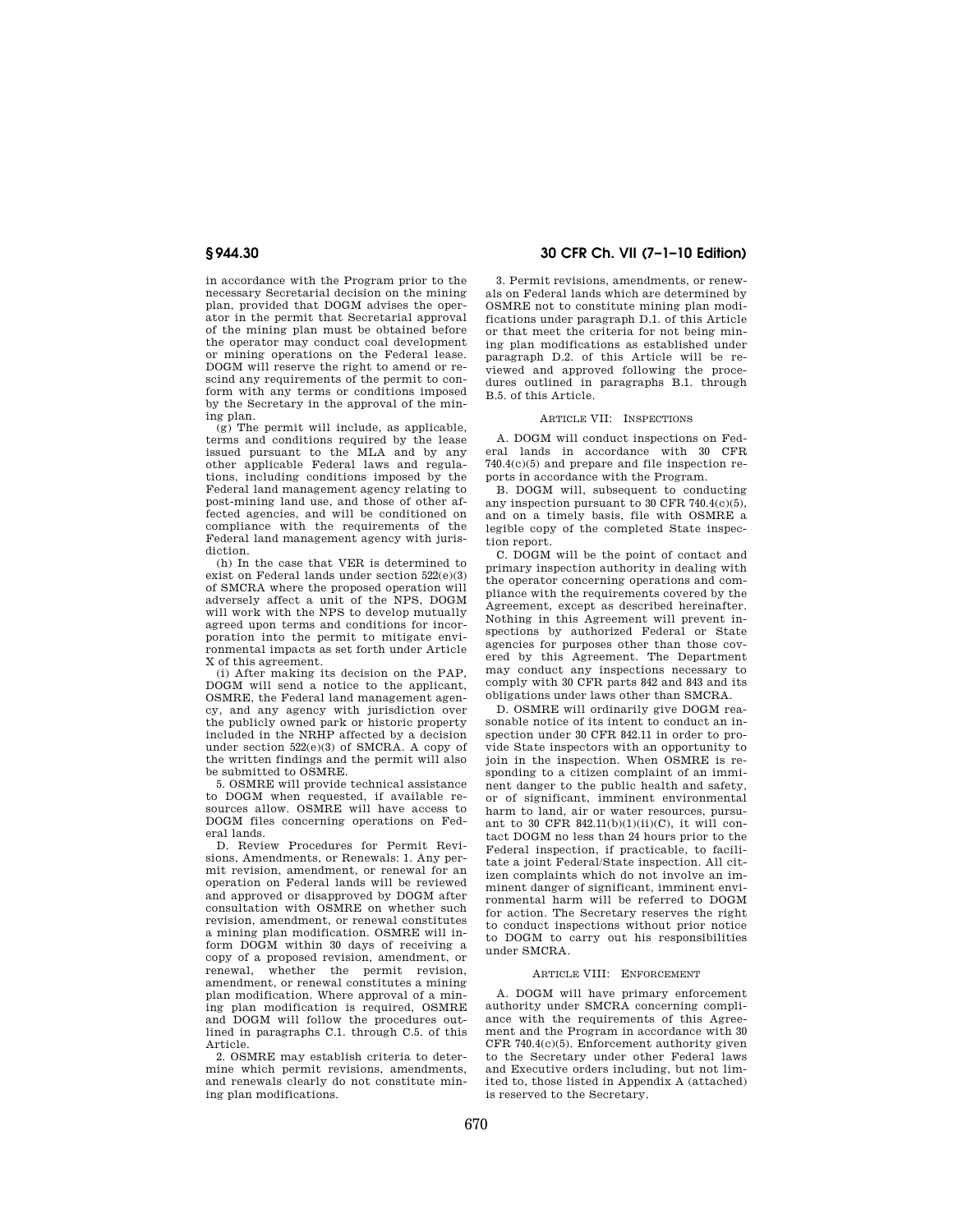## **Surface Mining Reclamation and Enforcement, Interior § 944.30**

B. During any joint inspection by OSMRE and DOGM, DOGM will have primary responsibility for enforcement procedures, including issuance of orders of cessation, notices of violation, and assessment of penalties. DOGM will inform OSMRE prior to issuance of any decision to suspend or revoke a permit on Federal lands.

C. During any inspection made solely by OSMRE or any joint inspection where DOGM and OSMRE fail to agree regarding the propriety of any particular enforcement action, OSMRE may take any enforcement action necessary to comply with 30 CFR parts 843 and 845. Such enforcement action will be based on the standards in the Program, SMCRA, or both, and will be taken using the procedures and penalty system contained in 30 CFR parts 843 and 845.

D. DOGM and OSMRE will promptly notify each other of all violations of applicable laws, regulations, orders, or approved mining permits subject to this Agreement, and of all actions taken with respect to such violations.

E. Personnel of DOGM and OSMRE will be mutually available to serve as witness in enforcement actions taken by either party.

F. This Agreement does not affect or limit the Secretary's authority to enforce violations of Federal laws other than SMCRA.

#### ARTICLE IX: BONDS

A. DOGM and the Secretary will require each operator who conducts operations on Federal lands to submit a single performance bond payable to Utah and the United States to cover the operator's responsibilities under SMCRA and the Program. Such performance bond will be conditioned upon compliance with all requirements of the SMCRA, the Program, State rules and regulations, and any other requirements imposed by the Department. Such bond will provide that if this Agreement is terminated, the portion of the bond covering the Federal lands will be payable only to the United States. DOGM will advise OSMRE or annual adjustments to the performance bond, pursuant to the Program.

B. Prior to releasing the operator from any obligation under such bond, DOGM will obtain the concurrence of OSMRE. OSMRE concurrence will include coordination with other Federal agencies having authority over the lands involved.

C. Performance bonds will be subject to forfeiture with the concurrence of OSMRE, in accordance with the procedures and requirements of the Program.

D. Submission of a performance bond does not satisfy the requirements for a Federal lease bond required by 43 CFR Subpart 3474 or lessee protection bond required in addition to a performance bond, in certain circumstances, by section 715 of SMCRA.

ARTICLE X: DESIGNATING LAND AREAS UN-SUITABLE FOR ALL OR CERTAIN TYPES OF SURFACE COAL MINING AND RECLAMATION OPERATIONS AND ACTIVITIES AND VALID EX-ISTING RIGHTS AND COMPATIBILITY DETER-**MINATIONS** 

#### *A. Unsuitability Petitions.*

1. Authority to designate Federal lands as unsuitable for mining pursuant to a petition is reserved to the Secretary.

2. When either DOGM or OSMRE receives a petition that could impact adjacent Federal or non-Federal lands pursuant to section 522(c) of SMCRA, the agency receiving the petition will notify the other of receipt and the anticipated schedule for reaching a decision, and request and fully consider data, information and recommendations of the other. OSMRE will coordinate with the Federal land management agency with jurisdiction over the petition area, and will solicit comments from the agency.

#### *B. Valid Existing Rights and Compatibility Determinations*

The following actions will be taken when requests for determinations of VER pursuant to section 522(e) of SMCRA, or for determinations of compatibility pursuant to section  $522(e)(2)$  of SMCRA are received prior to or at the time of submission of a PAP that involves surface coal mining and reclamation operations and activities:

1. For Federal lands within the boundaries of any areas specified under section  $522(e)(1)$ of SMCRA, OSMRE will determine whether VER exists for such areas.

For non-Federal lands within section 522(e)(1) areas DOGM, with the consultation and concurrence of OSMRE, will determine whether operations on such lands will or will not affect Federal lands. For such non-Federal lands affecting Federal lands, OSMRE will make the VER determination.

Under section 522(e)(1), for non-Federal lands within the boundaries of the National Park System, DOGM, with the consultation and concurrence of OSMRE, will determine whether operations on such lands will or will not affect the Federal interest. For such non-Federal lands within the boundaries of the National Park System which affect the Federal interest, OSMRE will make the VER determination.

2. For Federal lands within the boundaries of any national forest where proposed operations are prohibited or limited by section 522(e)(2) of SMCRA and 30 CFR 761.11(b), OSMRE will make the VER determination.

OSMRE will process requests for determinations of compatibility under section 522(e)(2) of SMCRA.

3. For Federal lands, DOGM, with the consultation and concurrence of OSMRE, will determine whether any proposed operation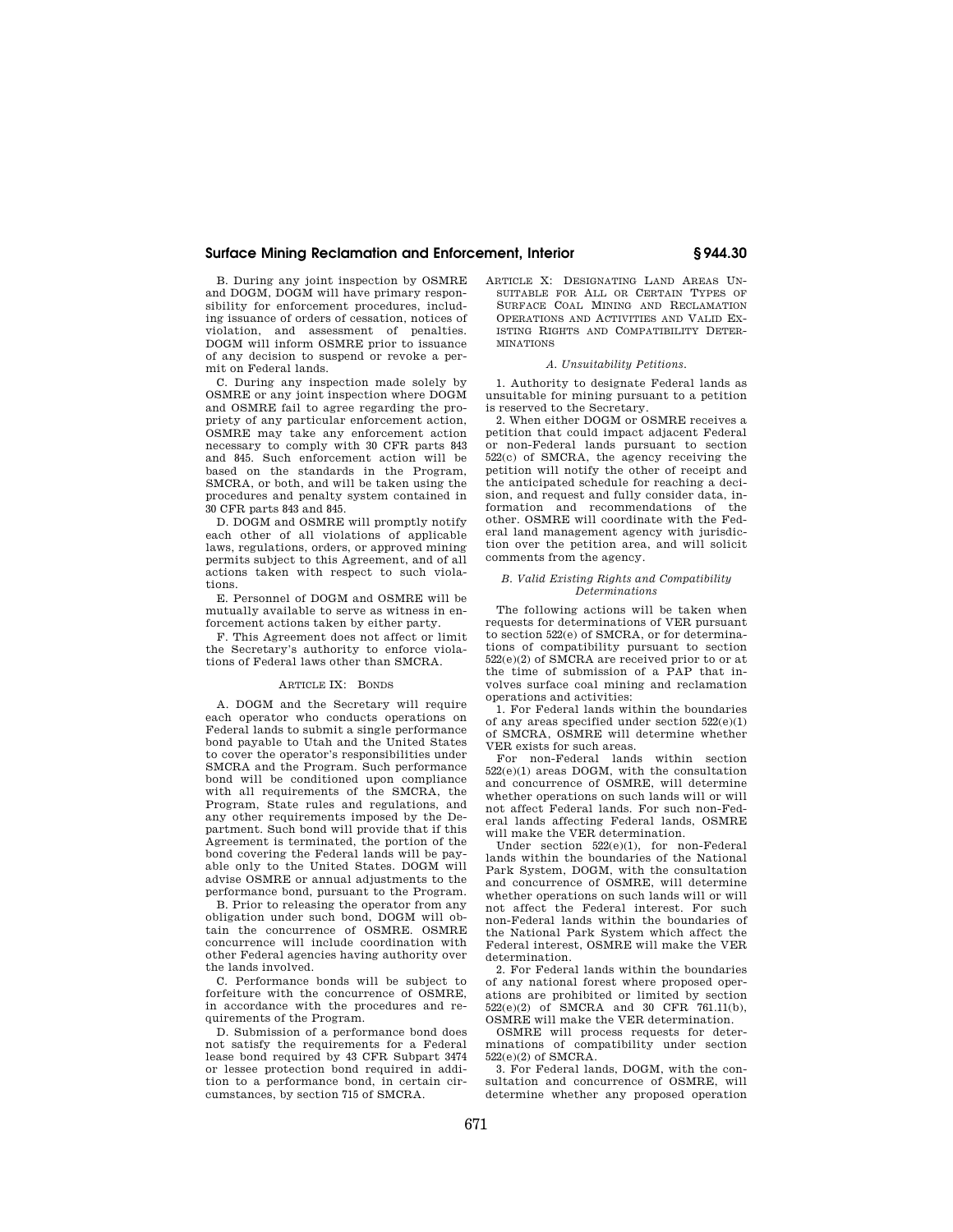will adversely affect units of the National Park System with respect to the prohibitions or limitations of section 522(e)(3) of SMCRA. For such operations adversely affecting units of the National Park System, DOGM, with the consultation and concurrence of OSMRE, will make the VER determination.

For Federal lands, DOGM will determine whether any proposed operation will adversely affect all publicly owned parks other than those covered in the preceding paragraph and, in consultation with the State Historic Preservation Officer, places listed in the National Register of Historic Places, with respect to the prohibitions or limitations of section 522(e)(3) of SMCRA.

For Federal lands other than those on which the proposed operation will adversely affect units of the National Park System, DOGM will make the VER determination for operations which are prohibited or limited by section 522(e)(3) of SMCRA. In the case that VER is determined to exist on Federal lands under section 522(e)(3) of SMCRA where a proposed operation will adversely affect a unit of the NPS, DOGM will work with the NPS to develop mutually agreed upon terms and conditions for incorporation into the permit in order to mitigate environmental impacts.

In the case that VER is determined not to exist under section 522(e)(3) of SMCRA or 30 CFR 761.11(c), no surface coal mining operations and activities will be permitted unless jointly approved by DOGM and the Federal, State or local agency with jurisdiction over the publicly owned park or historic place.

4. DOGM will process determinations of VER on Federal lands for all areas limited or prohibited by section 522(e) (4) and (5) of SMCRA as unsuitable for mining. For operations on Federal lands, DOGM will coordinate with any affected agency or agency with jurisdiction over the proposed surface coal mining and reclamation operation.

## ARTICLE XI: TERMINATION OF COOPERATIVE AGREEMENT

This Agreement may be terminated by the Governor or the Secretary under the provisions of 30 CFR 745.15.

## ARTICLE XII: REINSTATEMENT OF COOPERATIVE AGREEMENT

If this Agreement has been terminated in whole or in part it may be reinstated under the provisions of 30 CFR 745.16.

#### ARTICLE XIII: AMENDMENT OF COOPERATIVE AGREEMENT

This Agreement may be amended by mutual agreement of the Governor and the Secretary in accordance with 30 CFR 745.14.

# **§ 944.30 30 CFR Ch. VII (7–1–10 Edition)**

#### ARTICLE XIV: CHANGES IN STATE OR FEDERAL STANDARDS

A. The Department or the State may from time to time promulgate new or revised performance or reclamation requirements or enforcement and administration procedures. Each party will, if it determines it to be necessary to keep this Agreement in force, change or revise its regulations or request necessary legislative action. Such changes will be made under the procedures of 30 CFR part 732 for changes to the Program and under the procedures of section 501 of SMCRA for changes to the Federal lands program.

B. DOGM and the Department will provide each other with copies of any changes to their respective laws, rules, regulations or standards pertaining to the enforcement and administration of this Agreement.

#### ARTICLE XV: CHANGES IN PERSONNEL AND **ORGANIZATION**

Each party to this Agreement will notify the other, when necessary, of any changes in personnel, organization and funding, or other changes that may affect the implementation of this Agreement to ensure coordination of responsibilities and facilitate cooperation.

#### ARTICLE XVI: RESERVATION OF RIGHTS

This Agreement will not be construed as waiving or preventing the assertion of any rights in this Agreement that the State or the Secretary may have under laws other than SMCRA or their regulations, including but not limited to those listed in Appendix A.

 $\frac{(\mathbf{L}_1 \cdot \mathbf{L}_2 \cdot \mathbf{L}_3 \cdot \mathbf{L}_4 \cdot \mathbf{L}_5)}{(\mathbf{L}_1 \cdot \mathbf{L}_2 \cdot \mathbf{L}_3 \cdot \mathbf{L}_4 \cdot \mathbf{L}_5 \cdot \mathbf{L}_6 \cdot \mathbf{L}_7)}$ 

Signed: <u>covernor of Utah</u> *Governor of Utah* 

 $\frac{(\mathbf{L}_1 \cdot \mathbf{L}_2 \cdot \mathbf{L}_3 \cdot \mathbf{L}_4 \cdot \mathbf{L}_5)}{(\mathbf{L}_1 \cdot \mathbf{L}_2 \cdot \mathbf{L}_3 \cdot \mathbf{L}_4 \cdot \mathbf{L}_5 \cdot \mathbf{L}_6 \cdot \mathbf{L}_7)}$ 

Signed: <u>Secretary of the Interior</u>

#### APPENDIX A

1. The Federal Land Policy and Management Act, 43 U.S.C. 1701 *et seq.,* and implementing regulations.

2. The Mineral Leasing Act of 1920, 30 U.S.C. 181 *et seq.,* and implementing regulations, including 43 CFR part 3480.

3. The National Environmental Policy Act of 1969, 42 U.S.C. 4321 *et seq.,* and imple-menting regulations, including 40 CFR part 1500.

4. The Endangered Species Act, 16 U.S.C. 1531 *et seq.,* and implementing regulations, including 50 CFR part 402.

5. The National Historic Preservation Act of 1966, 16 U.S.C. 470 *et seq.,* and implementing regulations, including 36 CFR part 800.